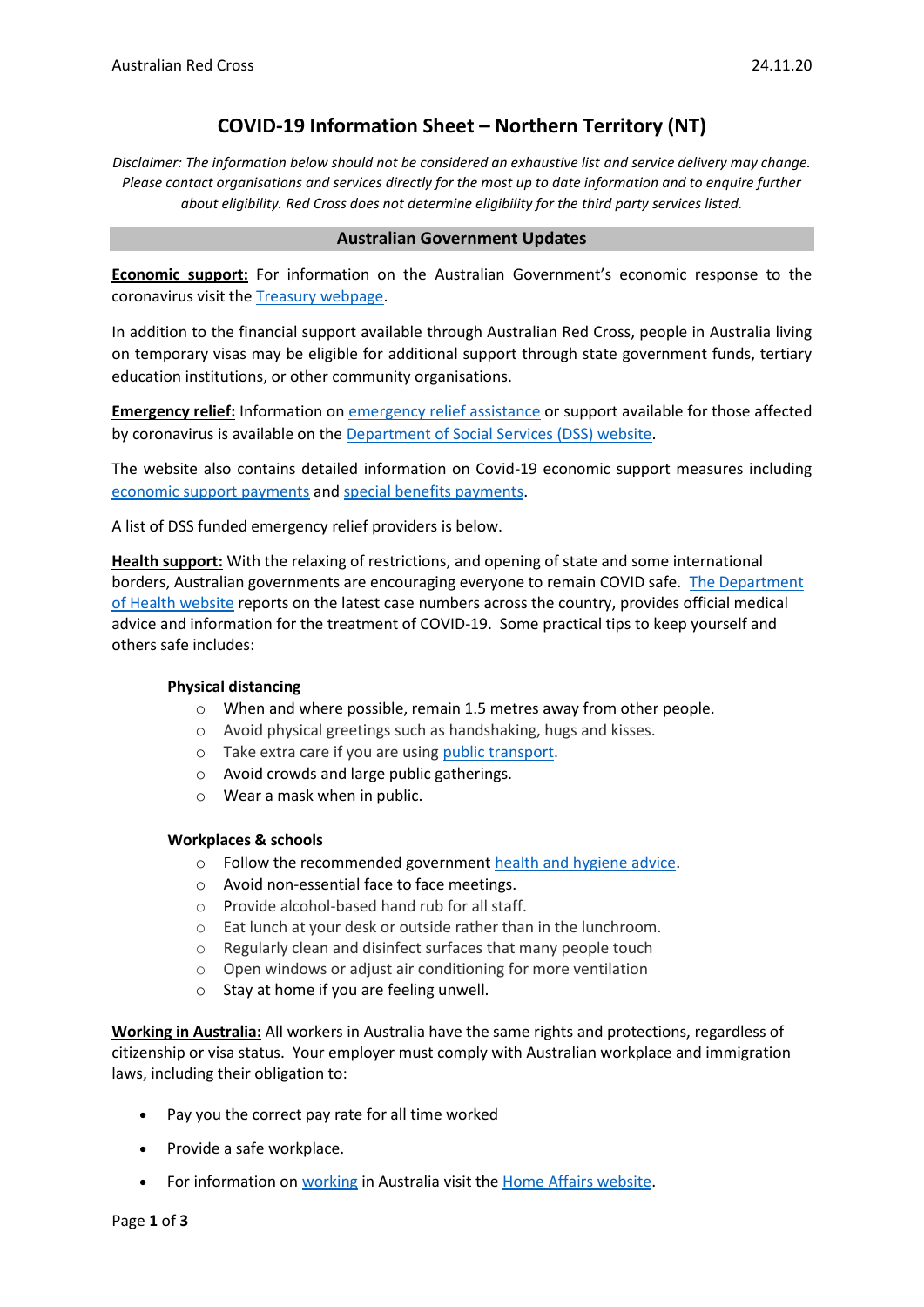The Fair Work [Ombudsman](https://www.fairwork.gov.au/) provides education, assistance, advice and guidance to employers and employees, and can inquire into and investigate breaches of the Fair Work Act.

Additionally, the Australian Red Cross' [Support for Trafficked People Program](https://www.redcross.org.au/get-help/help-for-migrants-in-transition/trafficked-people) provides assistance for people who have experienced forced labour, human trafficking, labour exploitation and forced marriage. For more information, [visit the website here.](https://www.redcross.org.au/get-help/help-for-migrants-in-transition/trafficked-people)

# **DSS emergency relief providers**

# **Darwin**

| $\bullet$            | The Salvation Army                                | (08) 8945 1947 |
|----------------------|---------------------------------------------------|----------------|
| $\bullet$            | The Gathering - Baptist Community Support Service | (08) 8988 1177 |
|                      | <b>Emergency Food Relief</b><br>$\circ$           |                |
| ٠                    | St Vincent De Paul Society                        | (08) 8948 8100 |
| ٠                    | <b>Somerville Community Services</b>              | (08) 8920 4100 |
|                      | Housing support, financial counselling<br>$\circ$ |                |
| ٠                    | Northern Territory AIDS & Hepatitis Council       | (08) 8944 7777 |
| $\bullet$            | Multicultural Council of the NT                   | (08) 8945 9122 |
|                      | <b>Mission Australia NT</b>                       | 1300 883 067   |
|                      | Dawn House                                        | (08) 8945 1388 |
|                      | <b>Women's Support Service</b><br>$\circ$         |                |
|                      | CatholicCare NT                                   | (08) 8944 2000 |
|                      | Anglicare NT                                      | (08) 8985 0000 |
|                      |                                                   |                |
| <b>Alice Springs</b> |                                                   |                |
|                      |                                                   |                |
| ٠                    | <b>WOSSCA Women's Support Service</b>             | (08) 8952 6075 |
| $\bullet$            | The Salvation Army                                | (08) 8951 0200 |
| $\bullet$            | The Gathering - Baptist Community Support Service | (08) 8988 1177 |
|                      | <b>Emergency Food Relief</b><br>$\circ$           |                |
| ٠                    | St Vincent De Paul Society                        | (08) 8948 8100 |
| ٠                    | <b>Somerville Community Services</b>              | 0439 645 582   |
|                      | Housing support, financial counselling<br>$\circ$ |                |
| ٠                    | Northern Territory AIDS & Hepatitis Council       | (08) 8953 3172 |
| $\bullet$            | MCSCA - support for refugees and migrants         | (08) 8952 8776 |
| $\bullet$            | <b>Mission Australia NT</b>                       | 1300 883 067   |
| $\bullet$            | <b>Lutheran Community Care</b>                    | (08) 8269 9333 |
|                      | ○ Counselling, financial support, housing support |                |
|                      | CatholicCare NT                                   | (08) 8958 2400 |
|                      | Anglicare NT                                      | (08) 8985 0000 |
|                      |                                                   |                |

# **Katherine**

| • WOSSCA Women's Support Service                    | (08) 8952 6075 |
|-----------------------------------------------------|----------------|
| • The Salvation Army                                | (08) 8951 0200 |
| • The Gathering – Baptist Community Support Service | (08) 8988 1177 |
| o Emergency Food Relief                             |                |